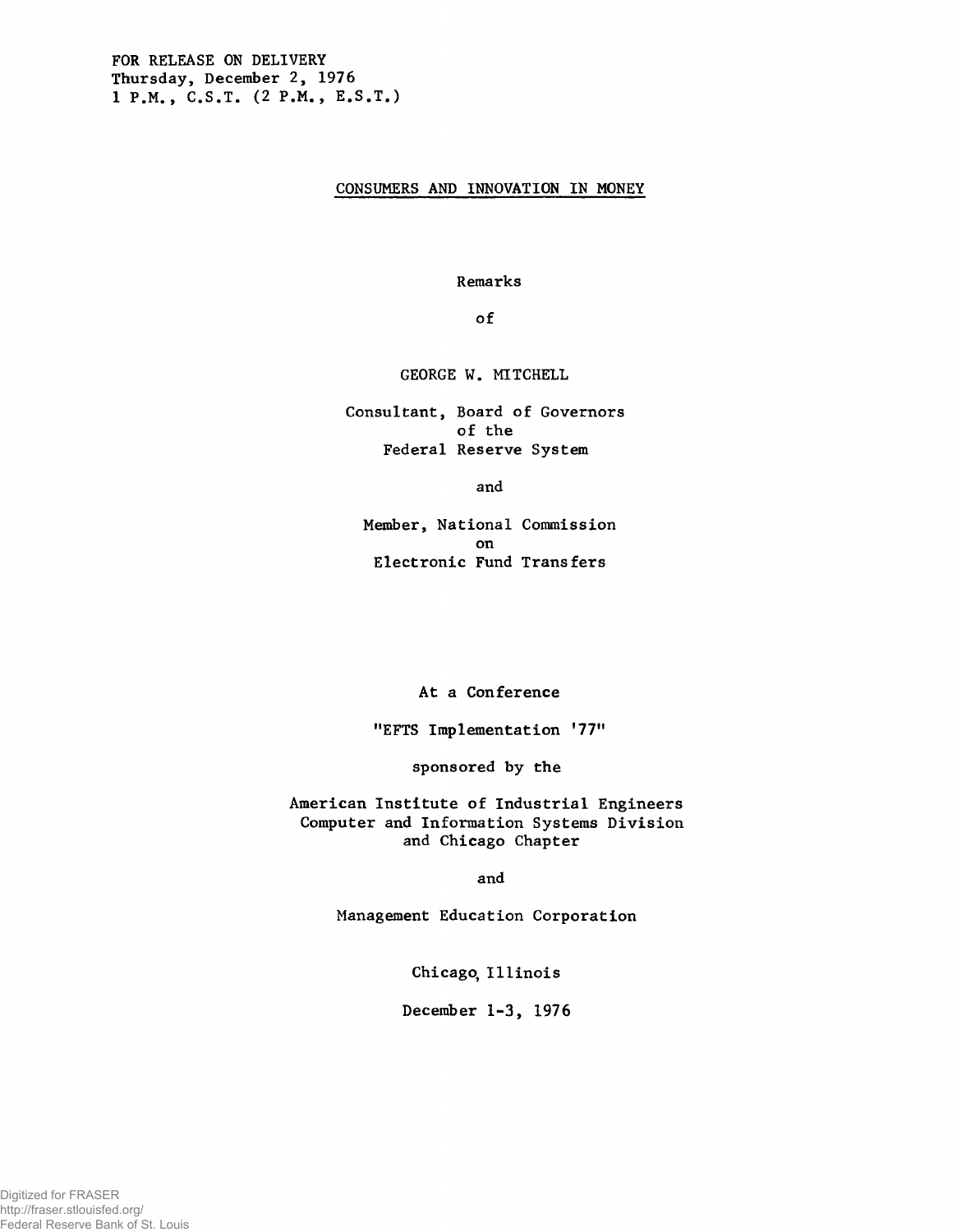## CONSUMERS AND INNOVATION IN MONEY

The saying that the ". . .world will beat a path to the door of the man who builds a better mousetrap. . ." is a part of our folklore of superficial observations. Apocryphal at best, the implication of this old saw is that innovation is self-selling and that innovation and acceptance of change by consumers proceed pari passu. Today's innovators know better. The record of innovation in our time, and there has been much, is a catalogue of hardships and disappointments. It portrays the difficulties of reaching potential customers, of displacing established products or services, of coping with vested interests that have been built up around the "old ways" and of achieving a profitable scale of operation. Without skillful promotion and costly selling programs, few innovations escape the laboratory and many that do have incredibly long periods of infancy.

We are concerned today with innovation in the spending, receiving and storing of money. Looking at the unchanging nature of money itself--whether the sovereign's coin and currency or the banker's checks and drafts— we should not be surprised that adaptations of electronic technology to its use have been so slow in coming. For example, the public has been exposed to no real change in coinage for a century or more other than a shift from precious metals to metallic compounds, a non-technological evolution growing out of economic necessity. Similarly, present-day currency is like that of 1862 except for a change in bill size, the discontinuance of very large denominations, and the periodic death or resurrection of the two-dollar bill. No significant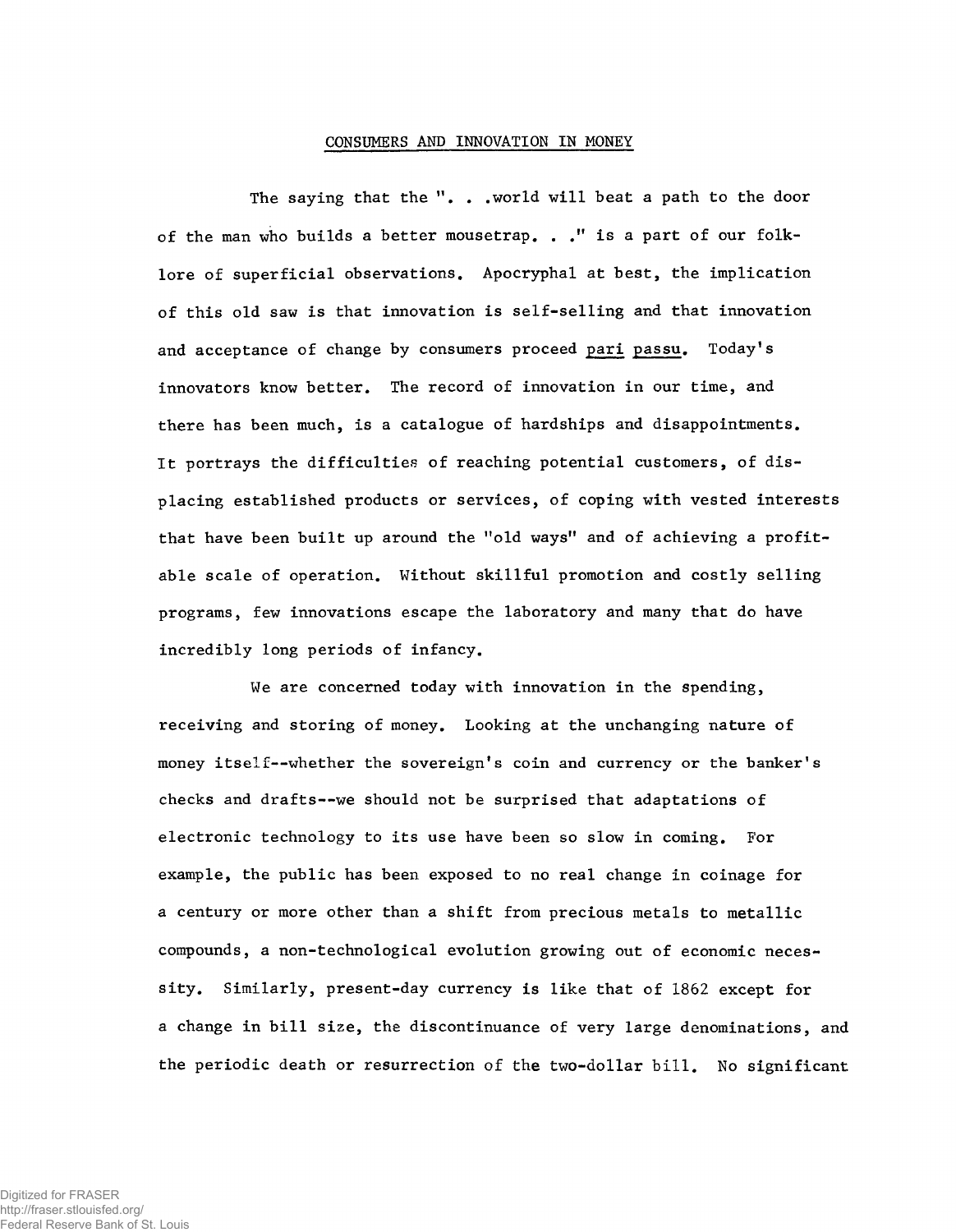denominational change in currency or coin has occurred as the dollar's value has eroded over the past century. No differentiation in paper currency color or size by denomination has been made to help transactors avoid errors.

Bankers' money is even more innovation resistant. The check celebrated its bicentennial-plus this year too. It is still a twosided instrument of varied size, difficult to store, often cluttered with house advertising and undecipherable bank endorsements. It is of a design totally unrelated to present-day transaction technology. The grafting of the MICR onto the check is the only development which has saved it from extinction. Today, it is a basically obsolete instrument that could not survive outside of a sheltered environment.

Thus, innovation in our time of the money which people perceive and use in their daily transactions has been virtually nonexistent. But innovation in the infrastructure of money handling by banks is an entirely different matter. Though the check maintains its "untouchable" status as evidence of customer action, record-keeping for bank money— customer credits, debits and balances--has been almost entirely converted to electronic technology. The check is not quite vestigial yet but there is talk about truncating its movement which would be a significant step in that direction.

There are several reasons why money and money use is innovation resistant. Some have anthropological roots going back to primitive moneys which were treasure often with mystical properties. Today's money, exept for pennies, has little or no intrinsic value; most of

 $-2-$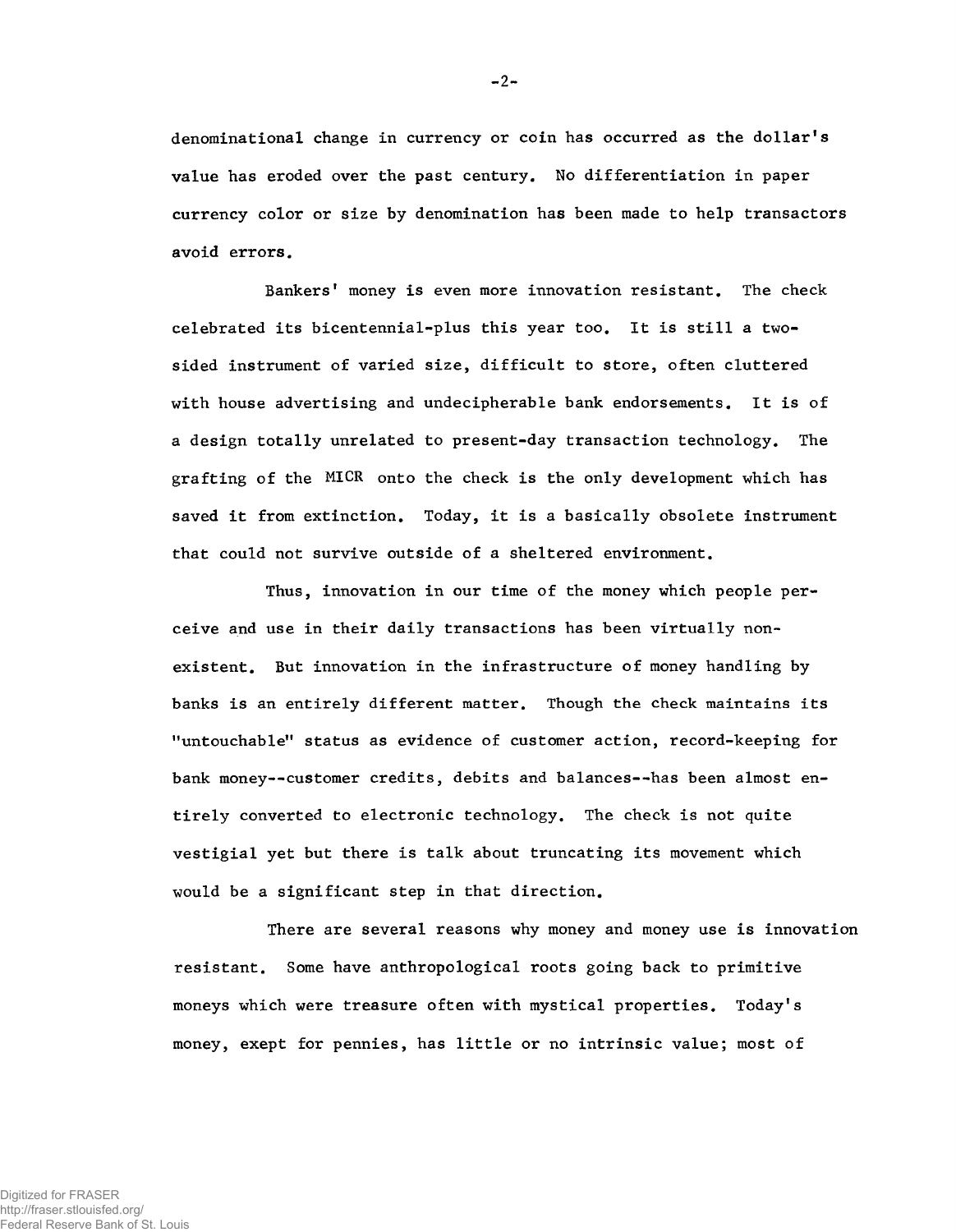our money is in the form of deposits which cannot be seen or fondled. But the manifestations of human behavior evoked by money as treasure, such as secretiveness and miserliness, are still with us. As time goes on, the idea that money is treasure or has intrinsic value will die out and will be replaced by the concept of money as a flow of purchasing power used to buy goods and services and to acquire earning assets, the real treasure of our time.

Since innovators are too impatient to even try to adjust to the pace of anthropology, I must turn your attention to something you can do, and some of you are doing, to accelerate the acceptance of your products by inducing consumers as money users to displace checks with electronic transfers.

Our check system today handles roughly 100 million payments every business day among 100 million deposit accounts. The system is not nearly as cost- or convenience-effective as a modern electronic transfer system. Because cost-effectiveness of electronic transfer requires transactions in volume, the conversion from checks must be relatively rapid. To accomplish this, successor electronic systems must be designed to handle the most pervasive and repetitive types of present-day transactions.

These are predominantly of two types, one, payments flowing from businesses and governments to consumers and the other a reverse flow of payments from consumers to businesses. Businesses and governments as payors make periodic income payments for salaries, wages,

 $-3-$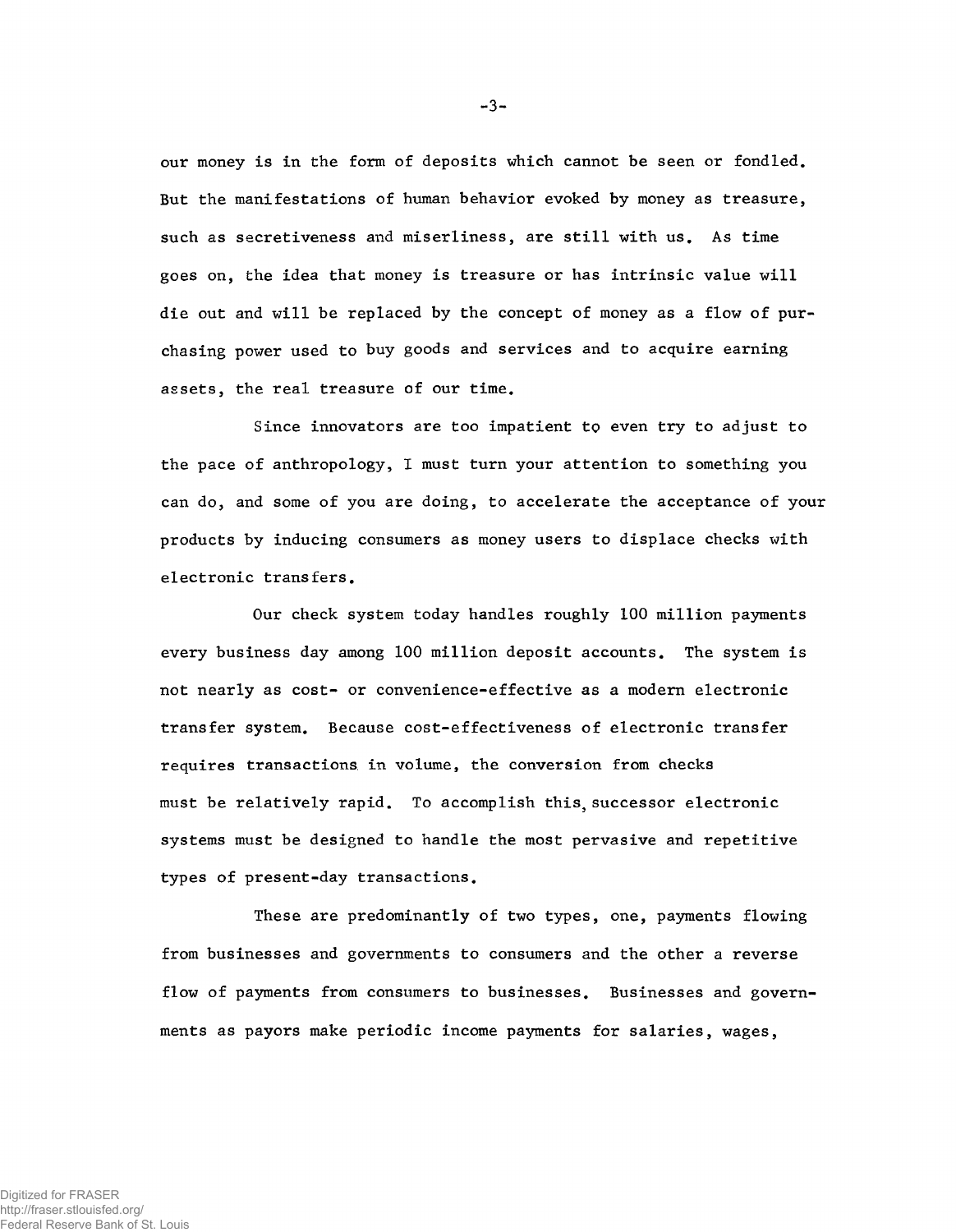commissions, interest, dividends, annuities, social security, welfare, retirement and the like. Nearly all of these transactions are initiated in volume from a very small percentage of the total number of demand deposit accounts, probably no more than 3-5 per cent. They are destined for consumer accounts in banks, savings and loan associations, mutual savings banks and credit unions.

The payments by consumers for the purchase of goods and services involve transfers with very different characteristics. They are originated one at a time from literally millions of vendors' shops, they involve debits (charges) to the great preponderance of demand deposit accounts at commercial banks— 95 to 97 per cent--and they move funds to a comparatively small number of accounts.

EFT technology has been directed at serving these two major payment flows. In the vernacular of electronic transfer, ACR (the automated clearing house) is the essential feature of the system for handling payments initiated in large volumes, and POS (point of sale terminal) is the essential feature of the system for handling payments for individual purchases of goods and services.

The ACH is analogous to a traditional banking clearing house in that it represents a system for the interbank clearing of debits or credits. The main difference between automated and conventional clearing houses is that the debit and credit items in an ACH exist in electronic form instead of paper. The fact that some items may be converted to paper form in order to effect delivery is a purely transitory

 $-4-$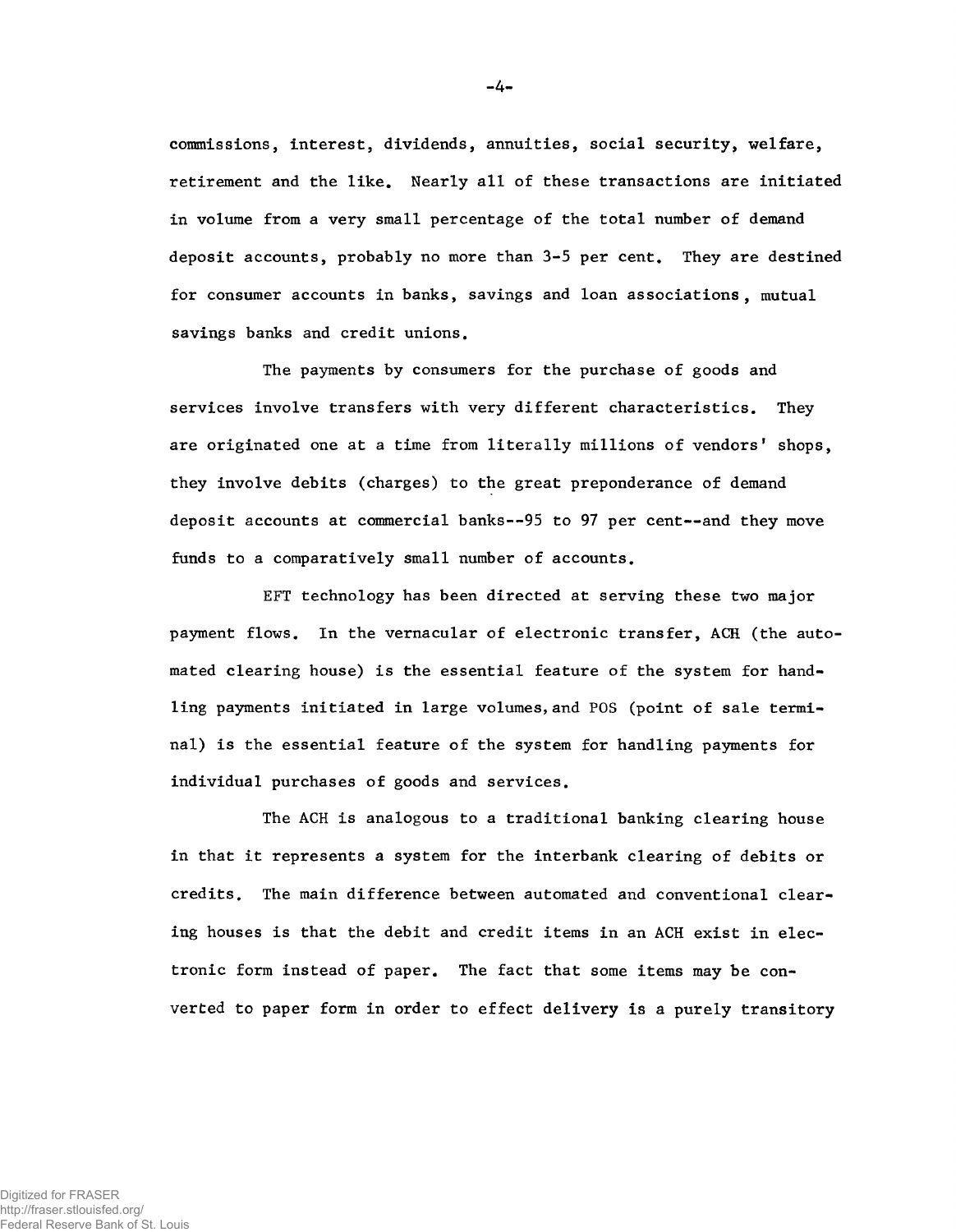feature in the evolution from paper to electronics. ACH's are especially suited for handling large volumes of payments which can be scheduled in advance, namely: income credits for payrolls, social security or dividends or debits for insurance premiums, public utility bills, mortgage payments and the like.

POS systems initiate transfers at check-out counters usually in conjunction with electronic cash registers. They may be on-line terminals or they may accumulate transactions on tape for subsequent wire or courier delivery to the merchant's bank. They can be used for immediate or for a scheduled deferred payment.

Because of their convenience and cost-effectiveness compared to cash or checks, these two electronic systems have a potential for significant change in the manner of providing deposit and withdrawal for certain money services. As their acceptance grows, major economies in the operation of conventional facilities now used by commercial banks and others to supply such services should be forthcoming.

Since money, of necessity, must be universally acceptable to perform its function, the money services of all banks and other depository institutions are, to a degree, interlocked. Currency as money is accepted everywhere. Checks as money are acceptable regardless of the institution on which drawn if the drawer of the check is judged responsible. Electronic transfers must enjoy a similar universal acceptance. We cannot expect the public to differentiate the money of First National Bank from that of the First State Bank or First Federal. Exclusivity of this kind is incompatible with the concept of money.

-5-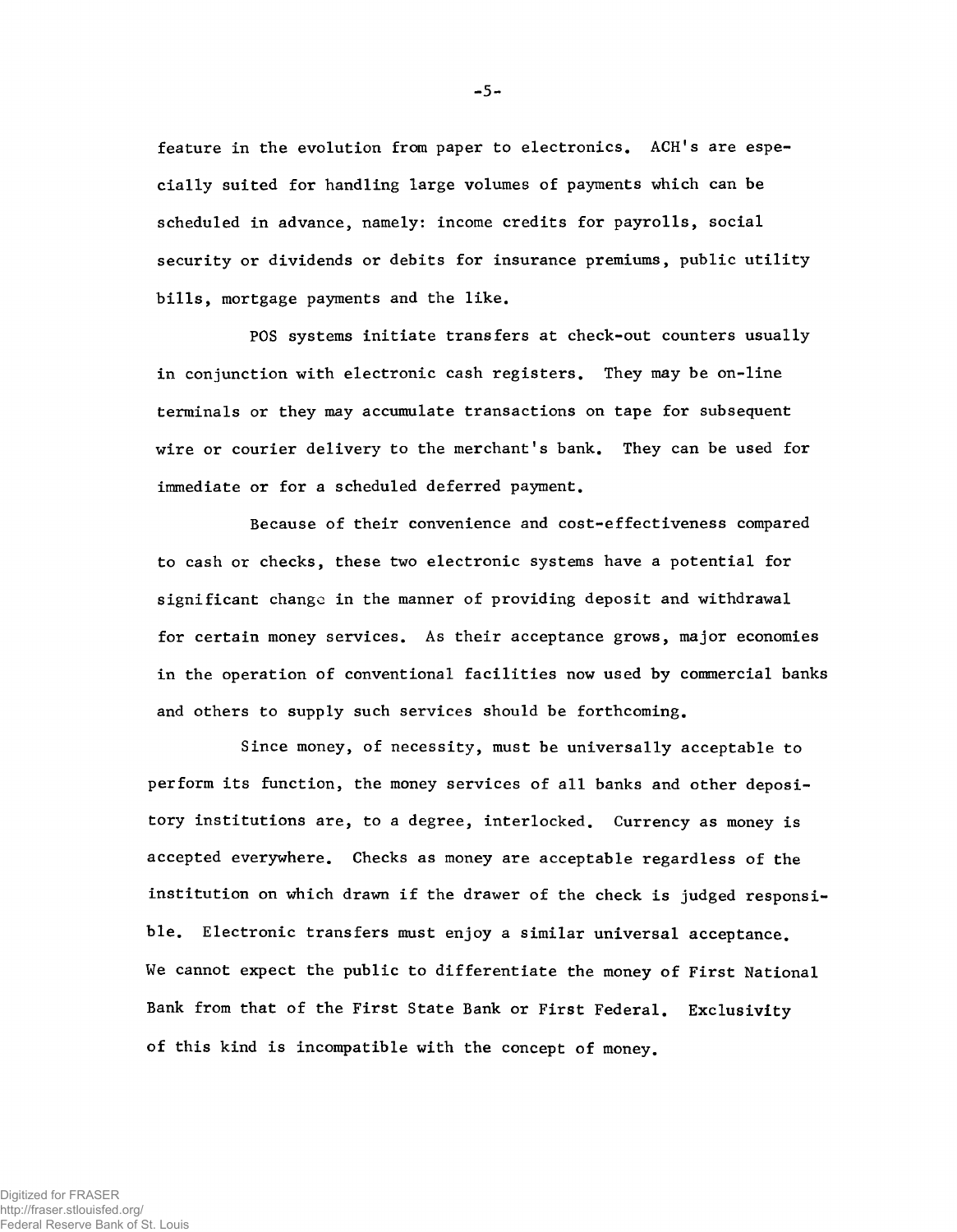Universai acceptance of money is the reason for government involvement and regulation of the financial institutions offering money service. The public is not prepared to entrust its money to entrepreneurial incentives of a single financial institution or consortia of such institutions. Nor, so far as I am aware, are there any institutions or consortia who seek such a responsibility.

The technique for achieving a more cost- and convenienceeffective money system lies in clearly recognizing and differentiating the public role in money service from that of the entrepreneur. One useful role entrepreneurship might play is to give users of money, through pricing, the ability to choose the form of payment they employ. But this is not easily done. Since by its nature payment involves several parties--the payor, the payee, their respective banks, and a clearing facility--costs are dispersed and many are not identified. It is not even clear who pays for the cost of payment— the payor or the payee. In general, under the existing check system the party originating the transaction appears to pay directly or indirectly; i.e., credit transfers are on the payor, debit transfers on the payee. The government program offering electronic crediting of social security, retirement and salaries is revealing some interesting facts about payment services and costs including substantial advantages for EFT.

Another role for entrepreneurship is implied in the emergence of consumerism and growing government concern for consumer interests in financial practices. While the issue is controversial, government

-6-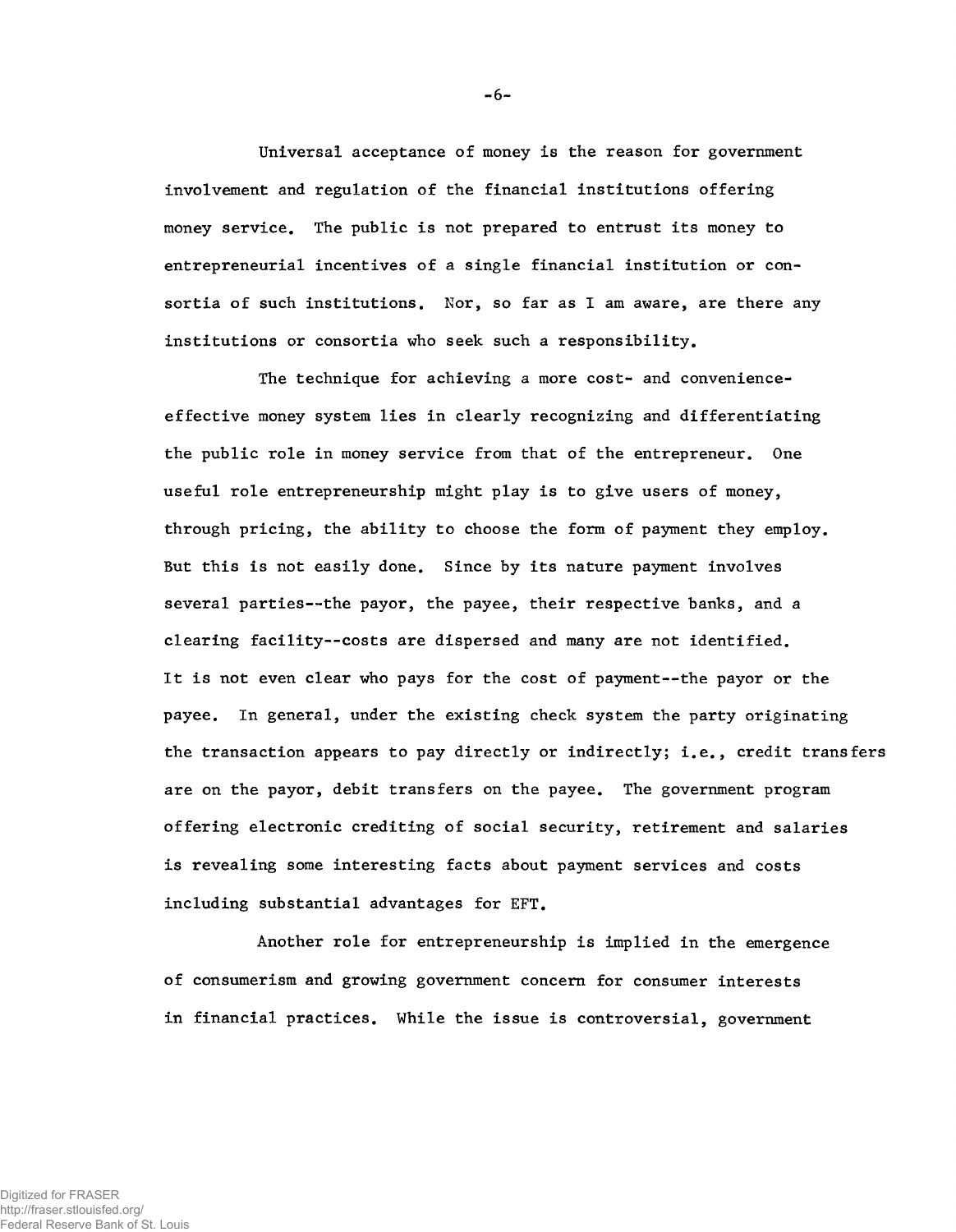action in this area would not have been taken had entrepreneurial competition provided the range of service alternatives that consumers could obtain by political action. Granted that consumerism can be carried too far, particularly when it becomes so encumbered with regulatory procedures and administrative cost as to abort its purpose, the status it enjoys today is a response to real issues and abuses.

The extent to which legislation and regulation will be adopted to protect the interests of consumers in EFT transactions will depend on the skill with which technology and entrepreneurial resources are used. If they enrich consumer money service, the need for public involvement or regulation will be limited. If consumer interests are given short shrift, greater public involvement seems to me inevitable.

There are several examples of consumer concern. Proof of payment is one. Diminished control over bank balances which might result from uncertainty as to the timing of preauthorized deposits or withdrawals is another. Some consumers want to retain existing stoppayment privileges and most are concerned about acceleration in the timing of charges to their accounts involving a loss of float. Others wonder if errors in their accounts might turn out to be costly to them. If cancelled checks are phased out most consumers will want the transaction record on their bank statement to be of comparable value in disclosing payees and establishing proof of payment.

-7-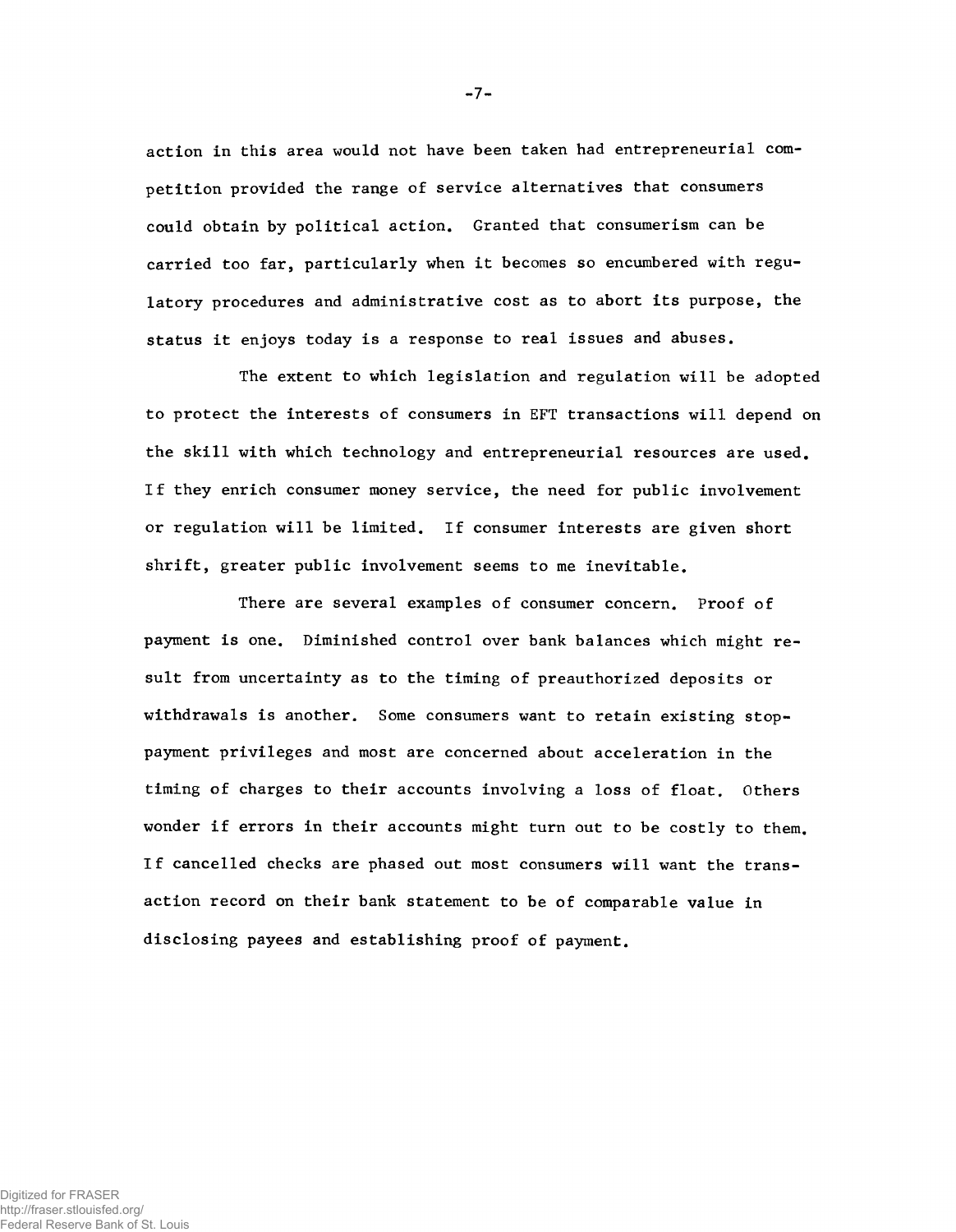Uncertainty regarding these considerations will act as a constraint on the many potential advantages that EFT offers consumers unless attention is given to dealing with them.

Let me be more specific. Consider consumer interest in the timing of debits to bank accounts for local purchases. Under presentday practices checks written on local banks on any given day are usually charged to consumer accounts on the next business day and certainly not later than the day after unless the merchant is indifferent as to his funds availability. A POS terminal has the capacity to make immediate payment or to defer payment for one or two days or longer at the option of the merchant. In fact, some deferral makes it possible to avoid the cost of an on-line system and accumulate transactions on tape for day-end delivery to the merchant's bank. Deferral also makes it possible to conform to present-day timing, i.e., next-business-day funds transfer for local transactions, and thus gives the consumer the same leeway in stopping payment.

Customers accustomed to a check as a receipt can use an equally valid receipt printed by the POS terminal. Thus, elimination of a hard copy sales receipt, while possible under EFT, would not meet the needs of most consumers relying upon proof of payments such as a voucher or receipt at the point of sale. I doubt any system of payment which does not generate a hard copy consumer record can survive the volume of disputed transactions that the absence of such a record would generate.

-8-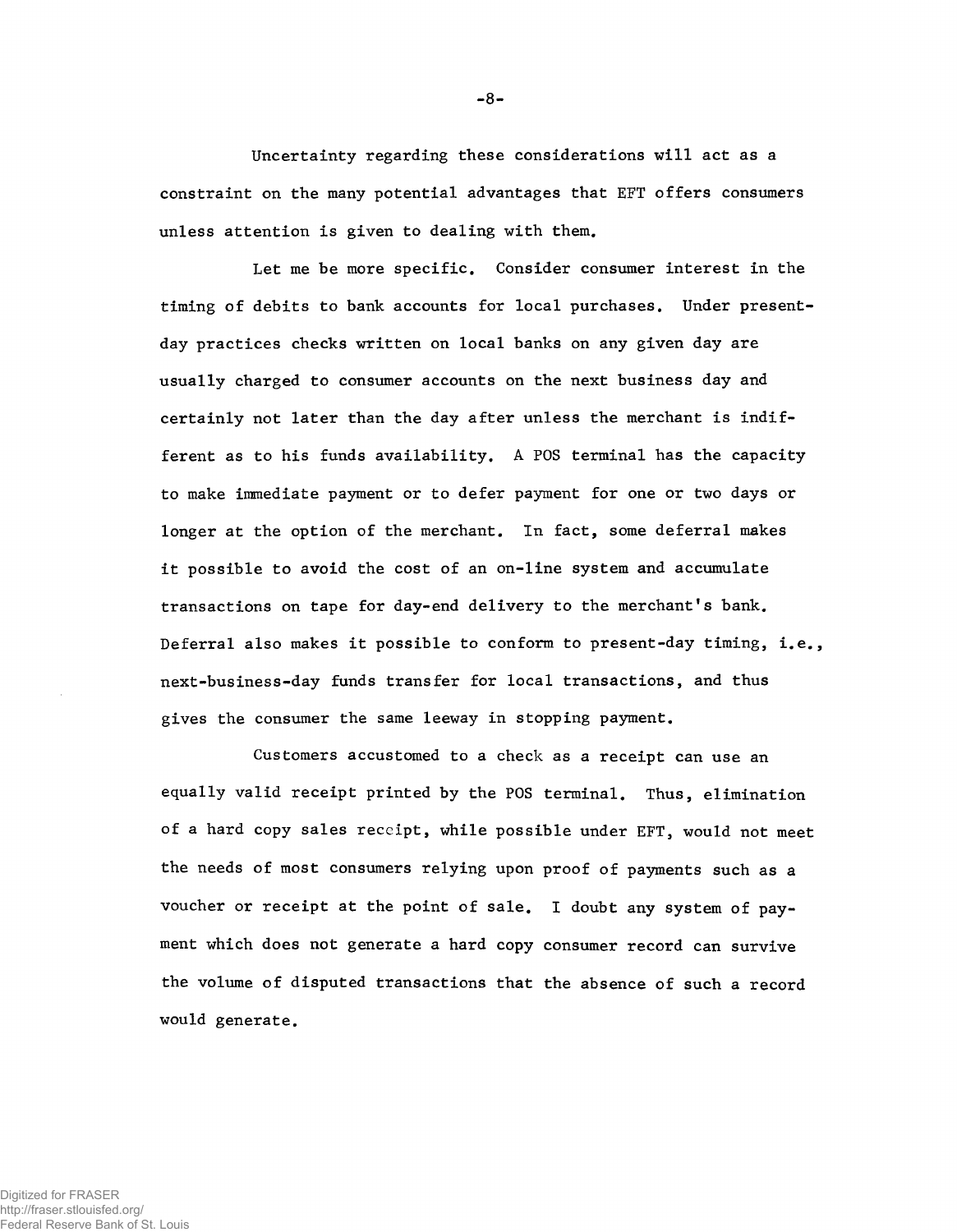Consumers will not forego cancelled checks with their bank statements unless such statements are descriptive and include the names of payees as well as the dates and amounts of the transactions. They will want preauthorized payees to be identified. A timely bank statement with an accurate identification or description of transactions is essential to dealing with the burden of proof in resolving errors. In addition to a tangible record in cases of disputed billing, personnel error, and system malfunction, descriptive statements are of value to consumers in personal financial management and for tax purposes. All of the foregoing suggests bank statements meeting standards similar to those imposed on two- and three-party credit cards. These needs may make EFT services somewhat more expensive but they seem essential if EFT is to be acceptable for broad consumer use.

Billing and statement uncertainties or errors will arise and take other forms under EFT. Because any system generates errors and, of necessity, a system for dealing with them, a procedure for detecting and correcting EFT errors is needed to enable consumers to raise questions and get prompt and accurate responses and adjustments where appropriate. A pattern for such consumer protection exists under the Fair Credit Billing Act which allows consumers to challenge the accuracy of their credit bills.

Another aspect of consumer concern has become manifest in direct deposit of salary, social security and other types of income payments. Recipients have been uncertain that scheduled deposits have been

-9-